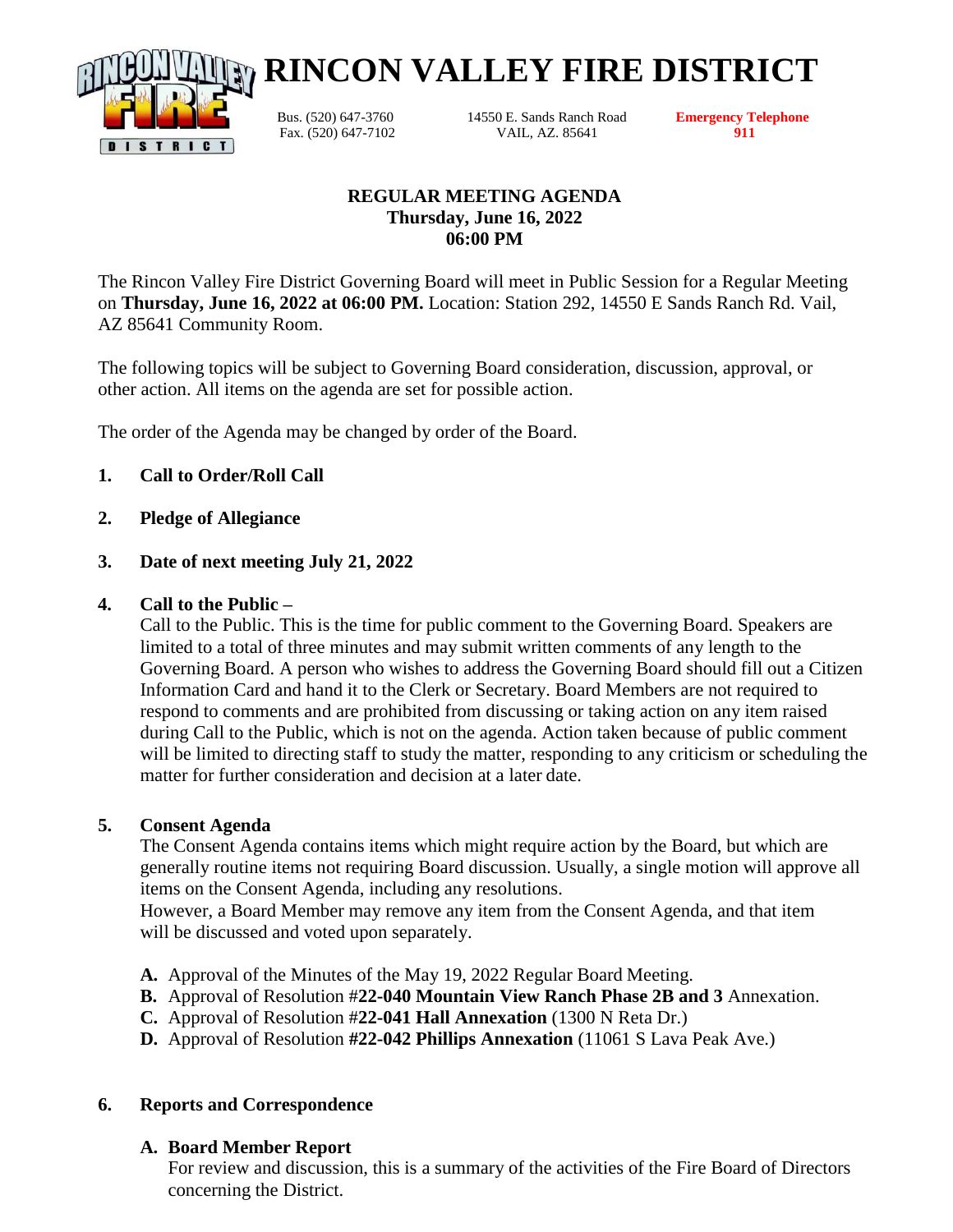## **B. Fire Chief's Report**

For review and discussion, this is a summary of the activities of the Fire Chief and Administrative Staff concerning each of the Districts Divisions including: Fire/Rescue Operations, Administrative Services, and Support Services.

## **C. Financial Reports**

Review, discussion and possible action, of the district's financial status including monthly summary reports:

- Monthly Board Financial Report, Revenue and Expenditure Reports, Real Estate Tax Revenue, Monthly Bond Report and Monthly Capital Fund Reports.
- The Board will be asked to approve the District's Monthly Disbursements Report.
- The Board will be asked to approve the Monthly Bank Statements and Reconciliations.

# **7. Unfinished Business**

- **A. 2022-029 - Review, discussion and possible action to purchase land for future fire station 293.**
- **B. 2022-047 - Review, discussion, and possible action to enter into an agreement for internet services from Rincon Wireless.**
- **C. 2022-049 – Review, discussion and possible action regarding the November 2022 Election Process.**

**Possible Executive Session – Succession planning for the Fire Chief position.** The law specifies the purposes for which an executive session may be called and are narrowly defined in the law as follows: (A.R.S. §38-431.03. A)

1. Discussion or consideration of employment, assignment, appointment, promotion, demotion, dismissal, salaries, disciplining or resignation of a public officer, appointee or employee of any public body, except that, with the exception of salary discussions, an officer, appointee or employee may demand that the discussion or consideration occur at a public meeting. The public body shall provide the officer, appointee or employee with written notice of the executive session as is appropriate but not less than twenty-four hours for the officer, appointee or employee to determine whether the discussion or consideration should occur at a public meeting.

## **D. 2022-037 – Review, discussion, and possible action concerning succession planning of the Fire Chief position.**

## **8. New Business**

- **A. 2022-050 – Review, discussion and possible action to pursue Accreditation with the Center for Public Safety Excellence.**
- **B. 2022-051 – Review, discussion and possible action to renew the Meet and Confer Agreement with VFFA Local 5100.**
- **C. 2022-052 - Review and discussion, and possible action to renew an Intergovernmental Agreement with Pima Community College for educational services.**